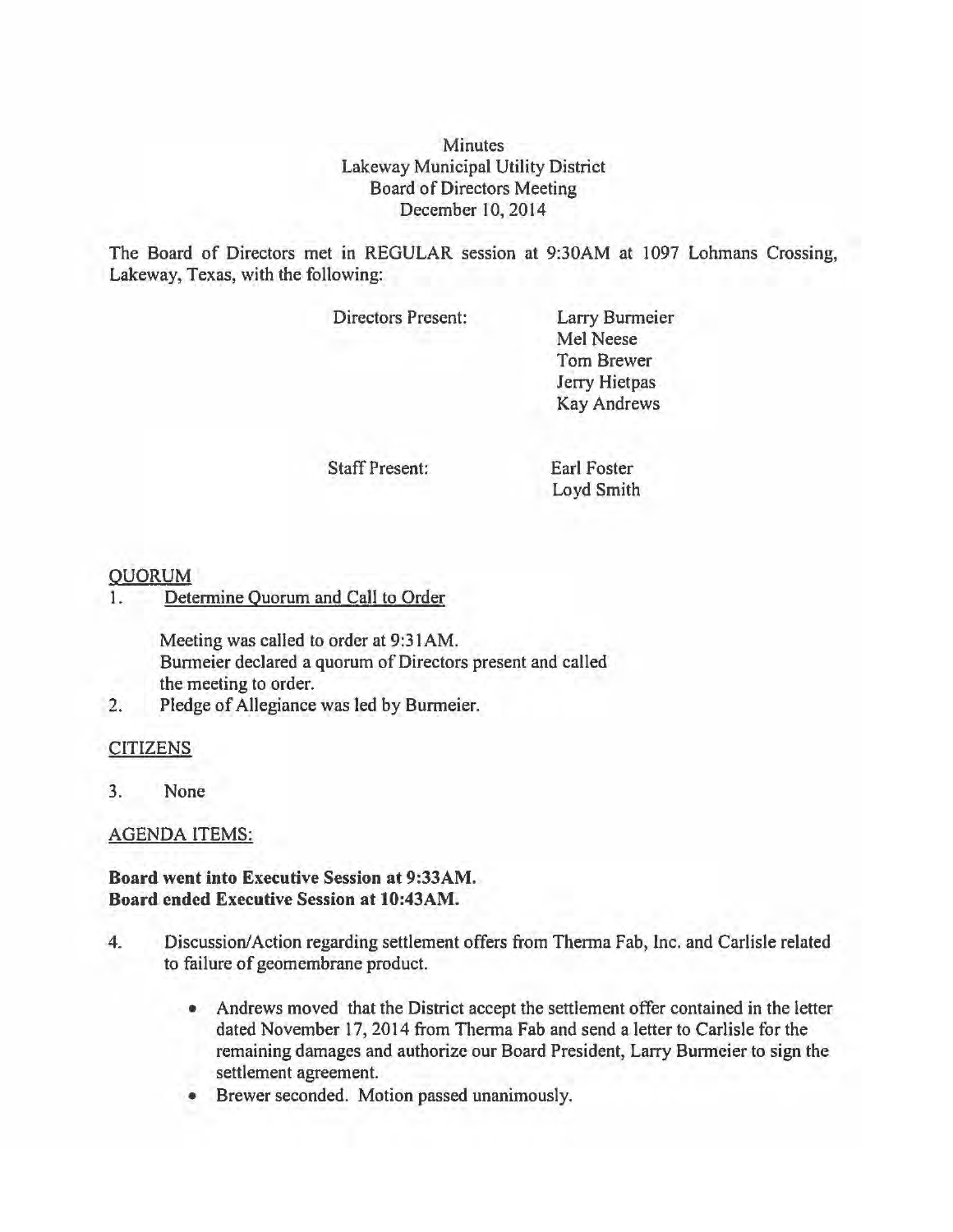- 5. Discussion/Action on Expenditure of Bond Funds.
	- Foster reviewed the Memo "Authority to Reallocate Bond Funds" and the Order Calling a Special Election to Authorize the Issuance of Bonds - September 5, 2007.
	- Neese expressed concerns regarding reallocation, and requested TCEO input on the matter.
	- Burmeier discussed Board responsibilities regarding bond funds.
	- No action was taken.
- 6. Discussion/Action on General Manager's briefing of Capital Improvement Projects and Administrative Projects.
	- Foster reviewed the projects
	- General Board Discussion.
	- No action was taken.
- 7. Discussion/Action on Capital Project S-5 Reuse and 1-4 under drain improvements contract with outside Engineer.
	- Foster reviewed the Project and requested the Board's approval to contact HDR Engineering to do the preliminary engineering to determine what the costs would be.
	- General Board Discussion.
	- Hietpas moved to approve; Andrews seconded
	- Motion passed 3-2; Neese and Brewer voted against.
- 8. Discussion/Action Update on MUD 11, 12, 13 Out of District Wastewater Contract.
	- Foster reported the contract has not yet been received by LMUD.
	- General Board Discussion.
	- No action was taken.

# CONSENT AGENDA:

ï,

- 9. Approve Minutes of Regular Meeting of November 12, 2014.
- 10. Approve Easement Release 925 Lakeway Drive, between lots 901 & 902.
- 11. Approve Renewal of Retirement with TCDRS.
- 12. Approve District Information Form.

Brewer moved to approve Agenda; Hietpas seconded. Motion passed unanimously.